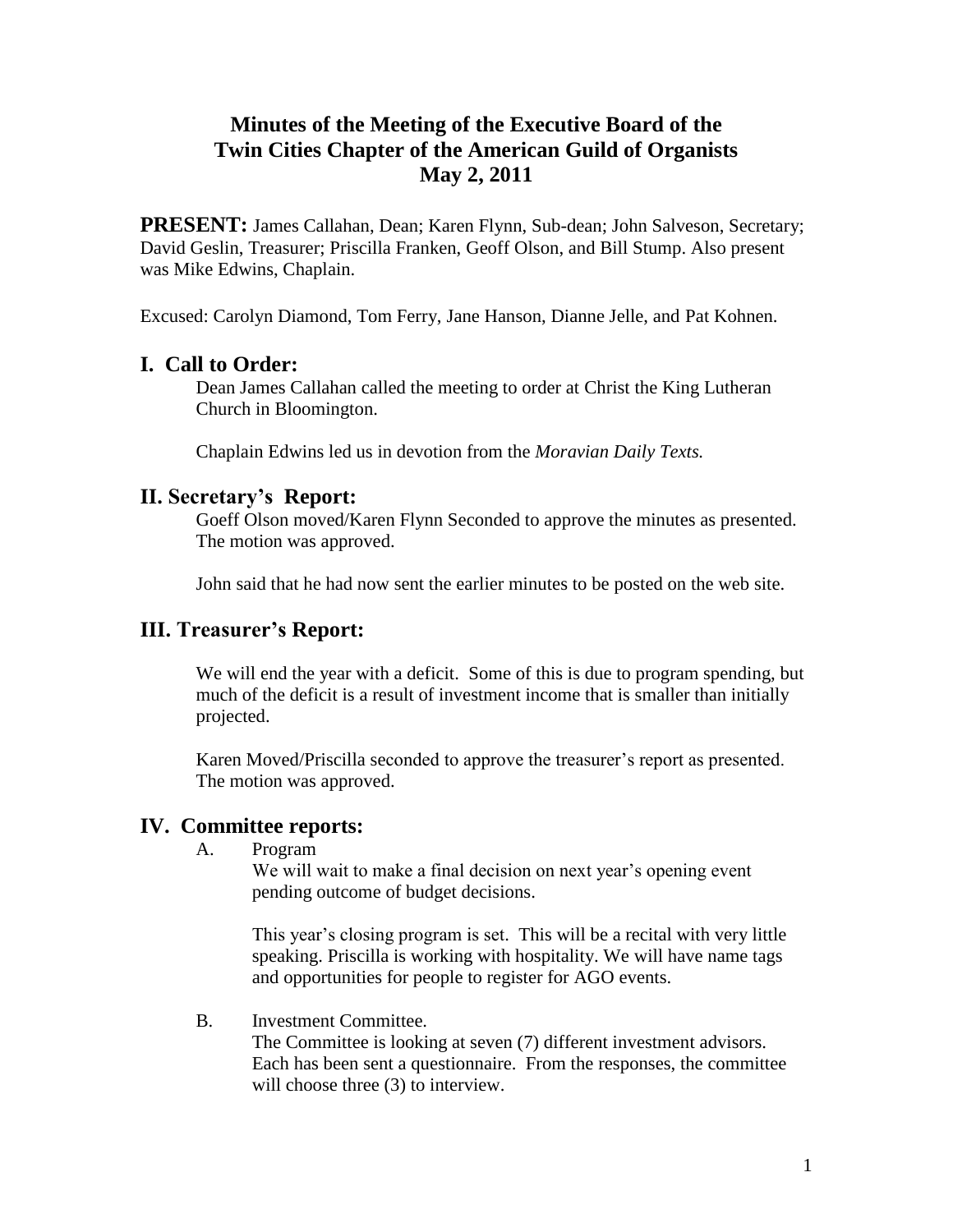C. Publicity.

The publicity committee has begun working. Geoff reported that they have created a list of places to post events. Much of this is web based. There was also some discussion of using a phone tree to publicize events.

## **V. Other Business**

1. Membership renewal:

All renewals levels are at the same rate as last year.

Karen moved that for 2011-2012 we offer unlimited free student membership. This is to be evaluated in one year with the understanding that free memberships include students 21 and under that are in the greater Twin Cities area.

Bill seconded the motion. The motion carried.

It was agreed that the board understands that the greater Twin Cities includes St. John's University and St. Olaf College.

The membership form will state:

"Free membership will be granted to any resident of the greater Twin Cities Chapter Area, age 21 or younger, who is a full time student."

2. Budget

We looked at our expenses. The board had a significant discussion about the expense lines. In the discussion, the board felt that continued support of *Pipedreams* was important. We will continue our budget discussion at the next meeting.

- 3. The Special Projects committee is going to meet and is looking for proposals. The commissions committee request will be included in the proposals. We will also make a request for a digital camera and for prizes for a drawing for those who participate in pier groups.
- 4. We will discuss the brochure at our next meeting

#### **VI. Adjournment**

Our next meeting will be on May 23<sup>rd</sup>. Our June 27 meeting will include a potluck.

Bill moved to adjourn. Geoff seconded the motion. The motion carried.

Respectfully Submitted,